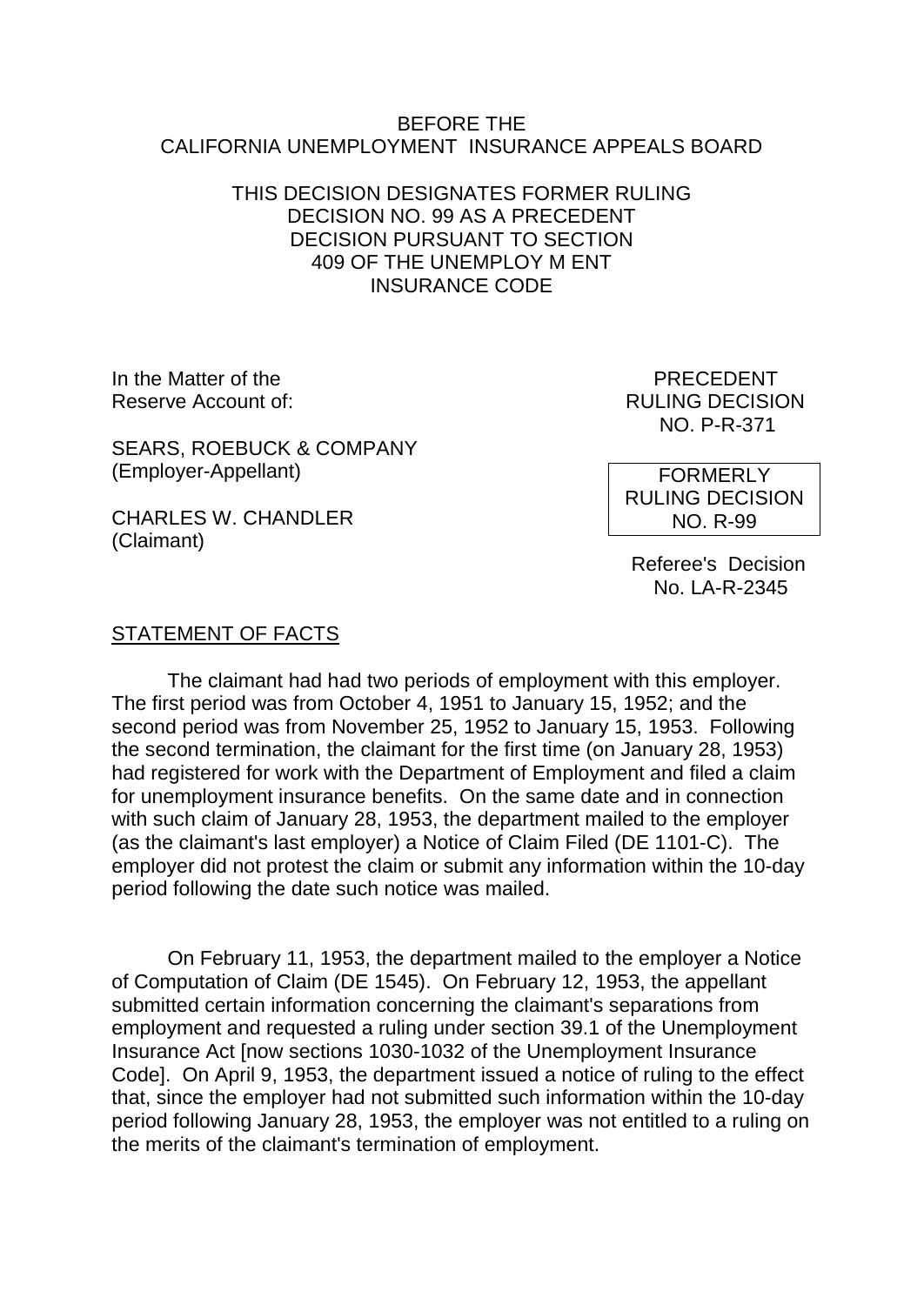The employer appealed to a referee who, in Decision No. LA-58496, ruled that the employer was entitled to ruling with respect to the termination of January 15, 1952 and held that the claimant voluntarily left his employment without good cause within the meaning of section 39.1 of the act [now sections 1030-1032 of the Unemployment Insurance Code]. No appeal was filed from such decision and it has become final.

Also on April 9, 1953, the department issued a determination disqualifying the claimant for benefits for a period of five weeks following January 28, 1953 on the ground that, under section 58(a)(2) of the act [now section 1256 of the Unemployment Insurance Code], the claimant had been discharged for misconduct in connection with his most recent work. The claimant did not appeal from such determination.

The claimant established another benefit year on January 28, 1954, at which time the employer received a Notice of Computation (DE 1545) and, within the statutory 10-day time limit thereafter, submitted information regarding the claimant's separation on January 15, 1953 and requested a ruling under section 1030 of the code. The department, on March 26, 1954, issued a denial of ruling which stated: "No ruling will be issued in response to your letter because a ruling with respect to this particular termination was previously made on April 9, 1953, and subsequently appealed -- Referee's Decision LA-58496 --Reference Benefit Decision No. 6074." The employer on March 31, 1954 appealed to a referee from such denial of ruling. From the referee's adverse decision, the employer on June 6, 1955 appealed to the Appeals Board.

The employer contends:

1. That the department was required to issue a ruling as to the cause of the termination of the claimant's employment on January 15, 1953 at the time that the employer submitted timely information under section 1030 of the code with respect to the benefit year established January 28, 1954.

2. That the ruling must be based on the determination under section 58(a)(2) of the act [now section 1256 of the Unemployment Insurance Code], which the department made with respect to the separation on January 15, 1953 and which related to the benefit year established on January 28, 1953 and which became final in the absence of any appeal by the claimant.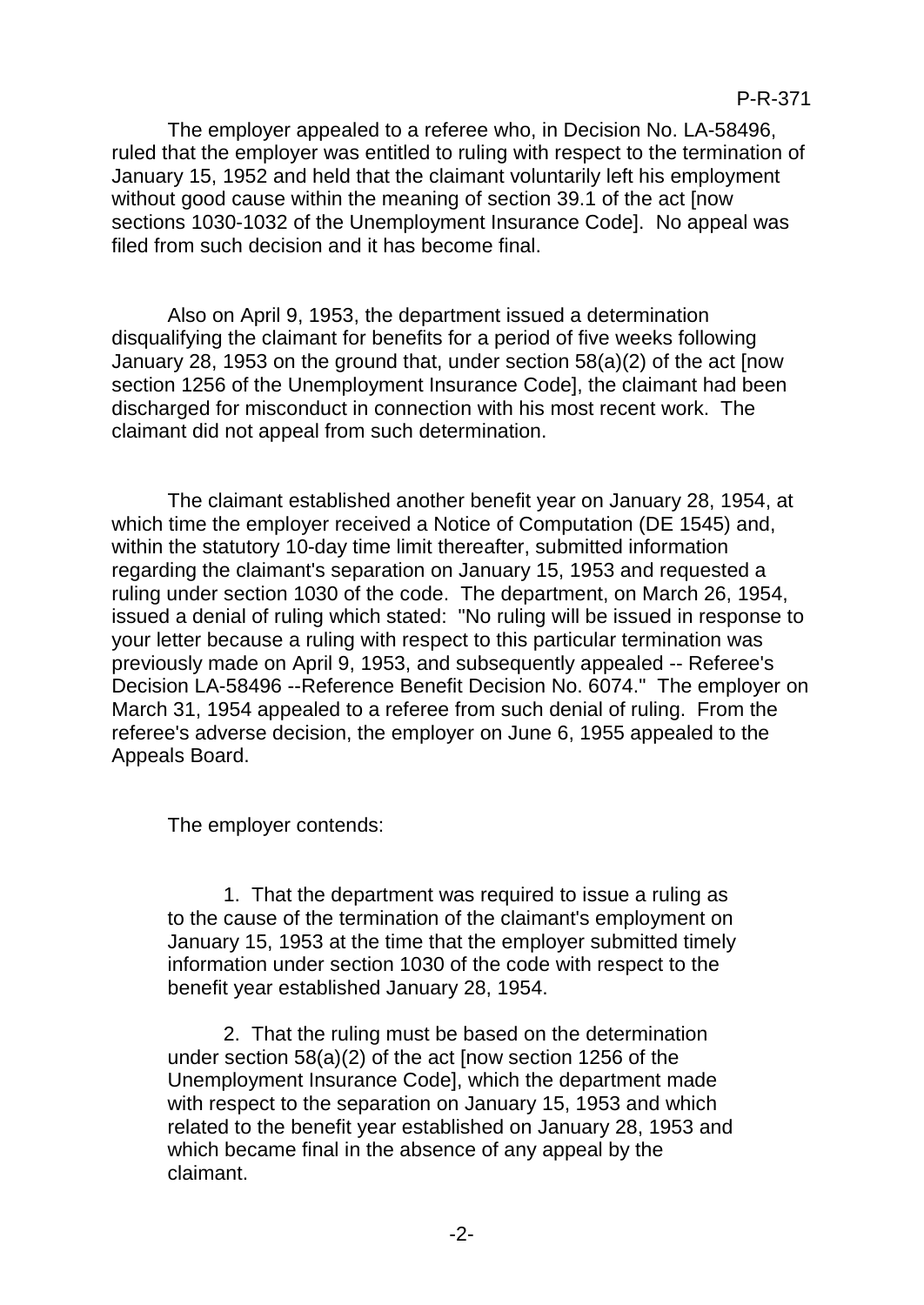3. That, since the claimant was determined to have been discharged for misconduct under section 58(a)(2) of the act [now section 1256 of the Unemployment Insurance Code], the ruling must hold that the employer is entitled to be relieved of charges for any benefits paid to the claimant.

# REASONS FOR DECISION

Section 39.1 of the act [now sections 1030-1032 of the Unemployment Insurance Code] provided in pertinent part as follows:

"Sec. 39.1 [now sections 1030-1032 of the Unemployment Insurance Code]. Any employer who is entitled under Section 67 [now section 1327 of the Unemployment Insurance Code] to receive notice of the filing of a new or additional claim or notice of computation may, within 10 days after mailing of such notice, submit to the department any facts within its possession disclosing whether the claimant left such employer's employ voluntarily and without good cause or was discharged from such employment for misconduct connected with his work. The department shall consider such facts together with any information in its possession and promptly issue to the employer its ruling as to the cause of the termination of the claimant's employment. Appeals may be taken from said rulings in the same manner as appeals from determinations on benefit claims."

This section of the act has heretofore received our attention; and, in view of their citation by the employer, we will review two of those decisions.

In Benefit Decision No. 5924, the claimant had resigned from his employment on September 19, 1951 and had registered for work and filed an additional claim on September 21, 1951. Since the employer did not file any disqualifying information or request a ruling at that time, the department determined that the claimant had good cause for leaving his work and was not subject to disqualification under section 58(a)(1) of the act [now section 1256 of the Unemployment Insurance Code]; but a copy of this determination was not sent to the employer. On February 1, 1952, the claimant established a second benefit year; and the employer filed a timely protest and request for a ruling under section 39.1 of the act [now sections 1030-1032 of the Unemployment Insurance Code]. The claimant had not appealed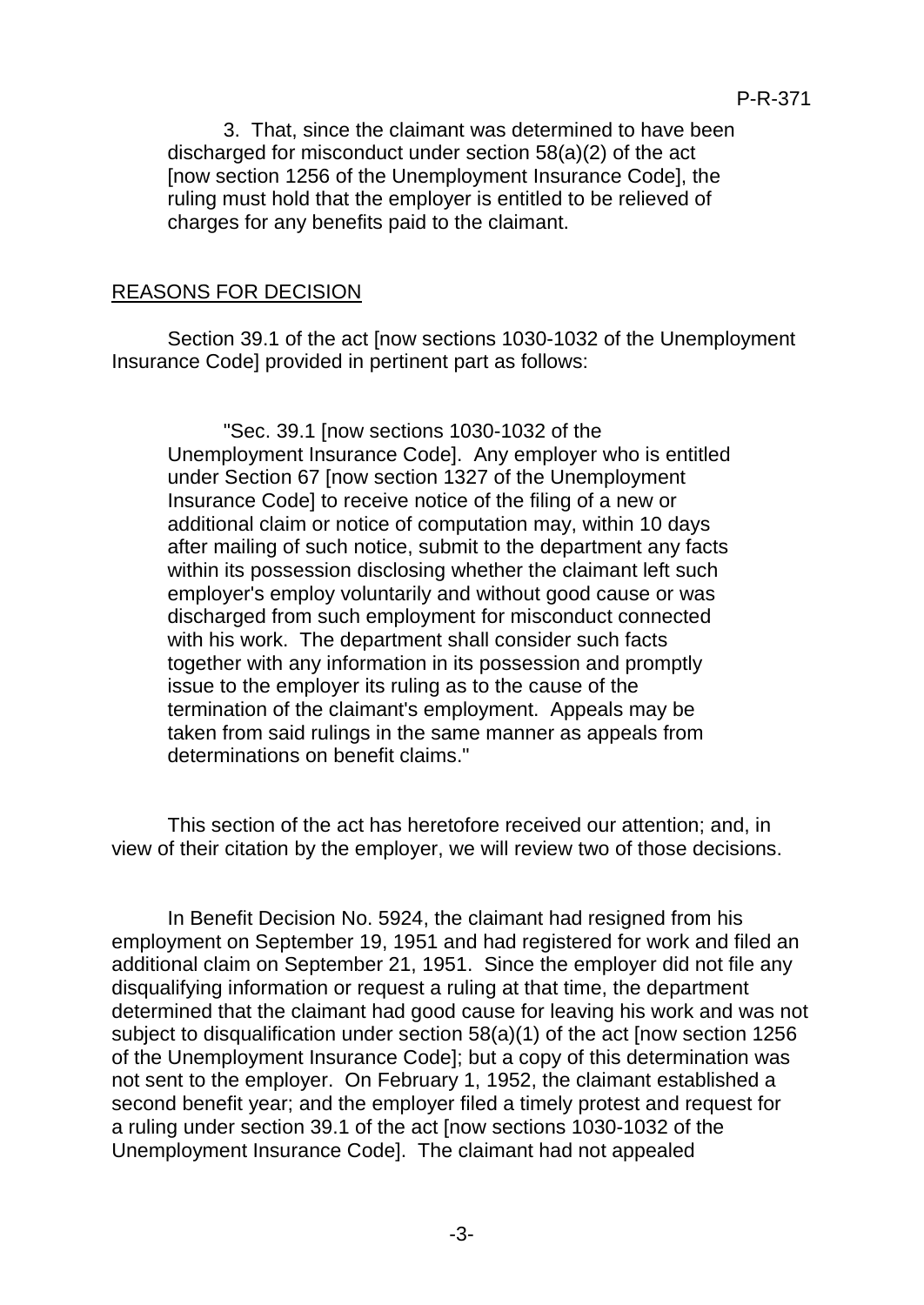from the department's original determination that he had good cause for leaving his work. We held that, since the employer had failed to submit any facts upon receipt of the notice of additional claim filed September 21, 1951, the employer was not entitled to notice of the determination made by the department and was not entitled to appeal therefrom; and, such being the case, such determination had finally disposed of the issue as to whether the claimant had voluntarily left his work with good cause. We further held that, since the employer was the claimant's last employer prior to the claim filed on February 1, 1952, the employer was entitled to file a protest to the payment of benefits under that claim and was entitled to a determination on that claim as to the eligibility of the claimant but that the issue of the claimant's voluntary leaving had been conclusively determined upon the filing of the additional claim on September 21, 1951 and the claimant was therefore not subject to disqualification. We then held that the employer, having submitted timely information to the department with respect to the claim filed on February 1, 1952, was entitled to a ruling under section 39.1 [now sections 1030-1032 of the Unemployment Insurance Code] and held that such ruling should have been to the effect that it had theretofore been finally determined that the claimant had voluntarily left his work on September 19, 1951 with good cause and, therefore, the account of the employer would not be relieved of charges for any benefits paid to the claimant.

In Benefit Decision No. 6089 (being also Ruling Decision No. R-71), the claimant had resigned his employment on February 10, 1951 and, on February 19, 1951, had registered for work and filed his claim for benefits. Notice of the filing of the claim was mailed to the employer on the same date that the claim was filed. On March 8, 1951, the department issued a determination that the claimant was subject to disqualification on the ground that he had left his most recent work voluntarily without good cause within the meaning of section 58(a)(1) of the act [now sections 1256 of the Unemployment Insurance Code]. The claimant filed a timely appeal from such determination. On March 3, 1952, the claimant filed a new claim for benefits; and a notice of computation of the claim was mailed by the department to the employer who was then the base period employer but not the claimant's last employer. Within 10 days following receipt of the notice of computation, the employer informed the department that the claimant had voluntarily left its employ without good cause and requested a ruling. On April 9, 1952, the department issued a ruling. In that case, we held that, since the employer had submitted information in accordance with section 39.1 of the act [now sections 1030-1032 of the Unemployment Insurance Code] in connection with the claim filed March 3, 1952, it was entitled to a ruling to the effect that the claimant did not have good cause for leaving his work under sections 58(a)(1) or 39.1 of the act [now sections 1256 and 1030-1032 of the Unemployment Insurance Code] and the employer was entitled to be relieved of charges for any benefits paid to the claimant.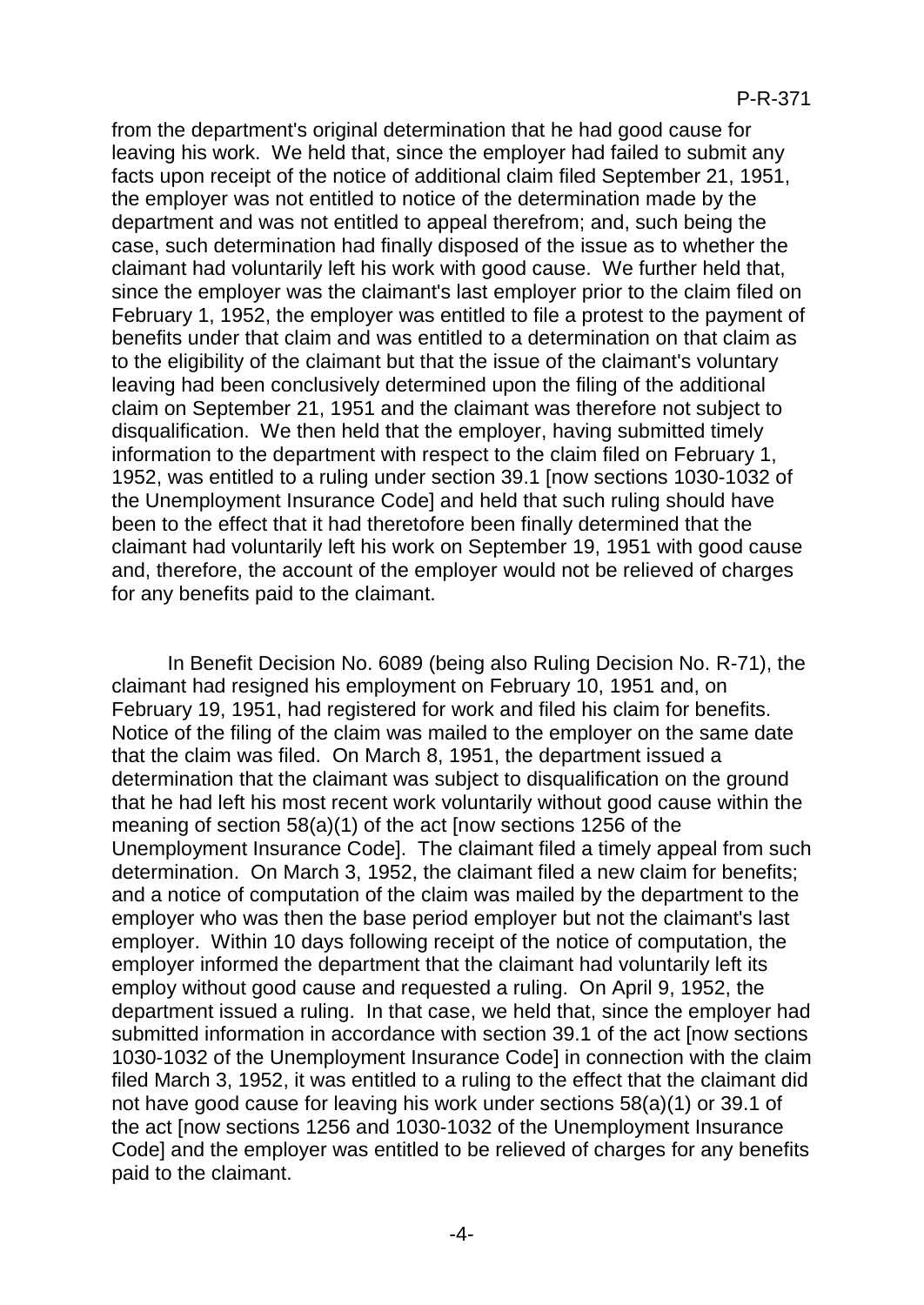In Ruling Decision No. R-82, the claimant established a benefit year by filing a claim for disability benefits on April 4, 1953. Notice of the filing of the claim was mailed to the employer on May 22, 1953; and the employer submitted no information upon receipt of such notice. On October 27, 1953, the claimant filed another claim for benefits; and, on November 20, 1953, a notice of amended computation was mailed to the employer as a base period employer, in response to which the employer, on November 30, 1953, submitted information to the department and requested a ruling. On December 7, 1953, the department denied a ruling to the employer. In that case, we held:

"Considered in the light of the above precedents and statutory provisions, we are urged by the employer herein that he be permitted to disregard his duty as a last employer under the act when he occupied that position upon receiving a notice of disability claim filed following a termination of employment and that he now be permitted to file pertinent information as a base period employer. Clearly, this position is contrary to legislative enactment. Having failed in its duty as a last employer, it cannot now take advantage of its position as a base period employer and avail itself of a right which it had previously waived by its negligence. Therefore, we conclude, the employer is not entitled to a ruling with reference to the termination of the claimant which occurred on March 28, 1953."

We consider that Benefit Decisions Nos. 5924 and 6089 are distinguished on their facts from Ruling Decision No. R-82. Although Ruling Decision No. R-82 was primarily a case involving unemployment compensation disability benefits, the question turned upon the proper construction of the unemployment insurance provisions which controlled the matter at that time, so such decision is applicable to the case now before us. Accordingly, we hold that, since this employer had neglected its duty as a last employer, its status as a base period employer did not entitle it to a ruling with respect to the benefit year established on January 28, 1954.

Although it is true that the employer's account will not be charged for any benefits covered by the department's disqualifying determination with respect to the claimant's separation on January 15, 1953, that fact does not entitle the employer to a ruling and does not relieve its account for any charges other than those for the five weeks during which the claimant was disqualified for benefits by the department's determination.